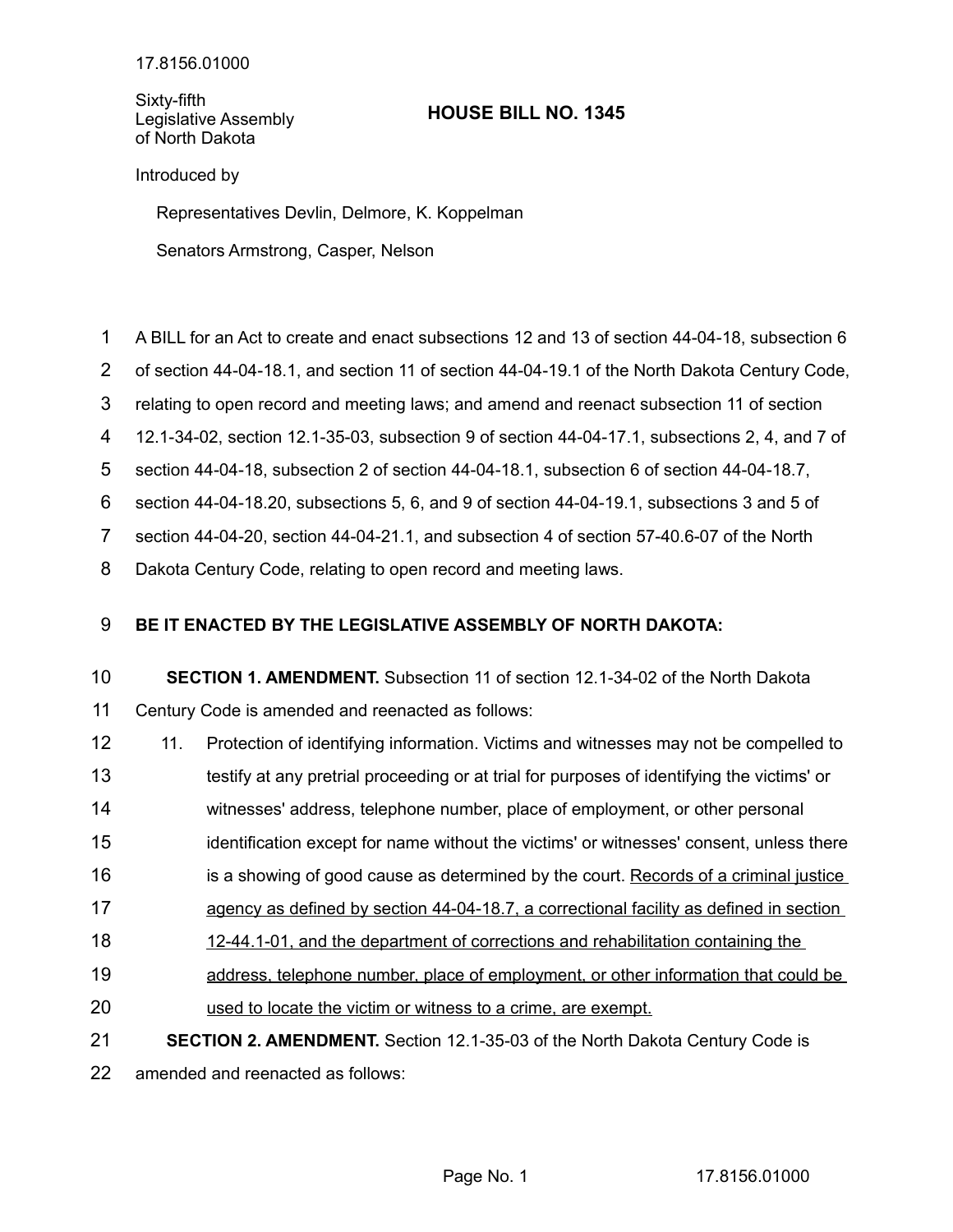| 1              | 12.1-35-03. Information about child victims or witnesses of crimes generally may not |        |                                                                                      |                                                                                          |  |  |  |  |  |
|----------------|--------------------------------------------------------------------------------------|--------|--------------------------------------------------------------------------------------|------------------------------------------------------------------------------------------|--|--|--|--|--|
| $\overline{2}$ | appear in public record.                                                             |        |                                                                                      |                                                                                          |  |  |  |  |  |
| 3              | 1.                                                                                   |        |                                                                                      | In order to protect the child from possible trauma resulting from publicity, the name of |  |  |  |  |  |
| 4              |                                                                                      |        |                                                                                      | the child victim or child witness of a crime, except as specified in subsection 2, and   |  |  |  |  |  |
| 5              |                                                                                      |        |                                                                                      | identifying biographical information may not appear on the indictment or any other       |  |  |  |  |  |
| 6              |                                                                                      |        | public record. Instead, a Jane Doe or Joe Doe designation must appear in all public  |                                                                                          |  |  |  |  |  |
| 7              |                                                                                      |        | records. Sealed confidential records containing the child's name and necessary       |                                                                                          |  |  |  |  |  |
| 8              |                                                                                      |        |                                                                                      | biographical information must be kept in order to ensure that no defendant is charged    |  |  |  |  |  |
| 9              |                                                                                      | twice. |                                                                                      |                                                                                          |  |  |  |  |  |
| 10             | 2.                                                                                   |        |                                                                                      | Interviews and statements of child victims or child witnesses obtained during an         |  |  |  |  |  |
| 11             |                                                                                      |        | investigation of a crime of a violent or sexual nature are exempt.                   |                                                                                          |  |  |  |  |  |
| 12             | 3 <sub>1</sub>                                                                       |        | Subsection 1 does not apply to the name and identifying biographical information of: |                                                                                          |  |  |  |  |  |
| 13             |                                                                                      | a.     |                                                                                      | A child victim or child witness of a criminal offense under title 39 or equivalent       |  |  |  |  |  |
| 14             |                                                                                      |        |                                                                                      | ordinance; and                                                                           |  |  |  |  |  |
| 15             |                                                                                      | b.     |                                                                                      | A child victim of a fire.                                                                |  |  |  |  |  |
| 16             | <b>SECTION 3. AMENDMENT.</b> Subsection 9 of section 44-04-17.1 of the North Dakota  |        |                                                                                      |                                                                                          |  |  |  |  |  |
| 17             |                                                                                      |        |                                                                                      | Century Code is amended and reenacted as follows:                                        |  |  |  |  |  |
| 18             | 9.                                                                                   | a.     |                                                                                      | "Meeting" means a formal or informal gathering or a work session, whether in             |  |  |  |  |  |
| 19             |                                                                                      |        |                                                                                      | person or through electronic means such as telephone or videoconference, of:             |  |  |  |  |  |
| 20             |                                                                                      |        | (1)                                                                                  | A quorum of the members of the governing body of a public entity regarding               |  |  |  |  |  |
| 21             |                                                                                      |        |                                                                                      | public business; or                                                                      |  |  |  |  |  |
| 22             |                                                                                      |        | (2)                                                                                  | Less than a quorum of the members of the governing body of a public entity               |  |  |  |  |  |
| 23             |                                                                                      |        |                                                                                      | regarding public business, if the members attending one or more of such                  |  |  |  |  |  |
| 24             |                                                                                      |        |                                                                                      | smaller gatherings collectively constitute a quorum and if the members hold              |  |  |  |  |  |
| 25             |                                                                                      |        |                                                                                      | the gathering for the purpose of avoiding the requirements of section                    |  |  |  |  |  |
| 26             |                                                                                      |        |                                                                                      | 44-04-19.                                                                                |  |  |  |  |  |
| 27             |                                                                                      | b.     |                                                                                      | "Meeting" does not include:                                                              |  |  |  |  |  |
| 28             |                                                                                      |        | (1)                                                                                  | A chance or social gathering at which public business is not considered;                 |  |  |  |  |  |
| 29             |                                                                                      |        | (2)                                                                                  | Emergency operations during a disaster or emergency declared under                       |  |  |  |  |  |
| 30             |                                                                                      |        |                                                                                      | section 37-17.1-10 or an equivalent ordinance if a quorum of the members                 |  |  |  |  |  |

Page No. 2 17.8156.01000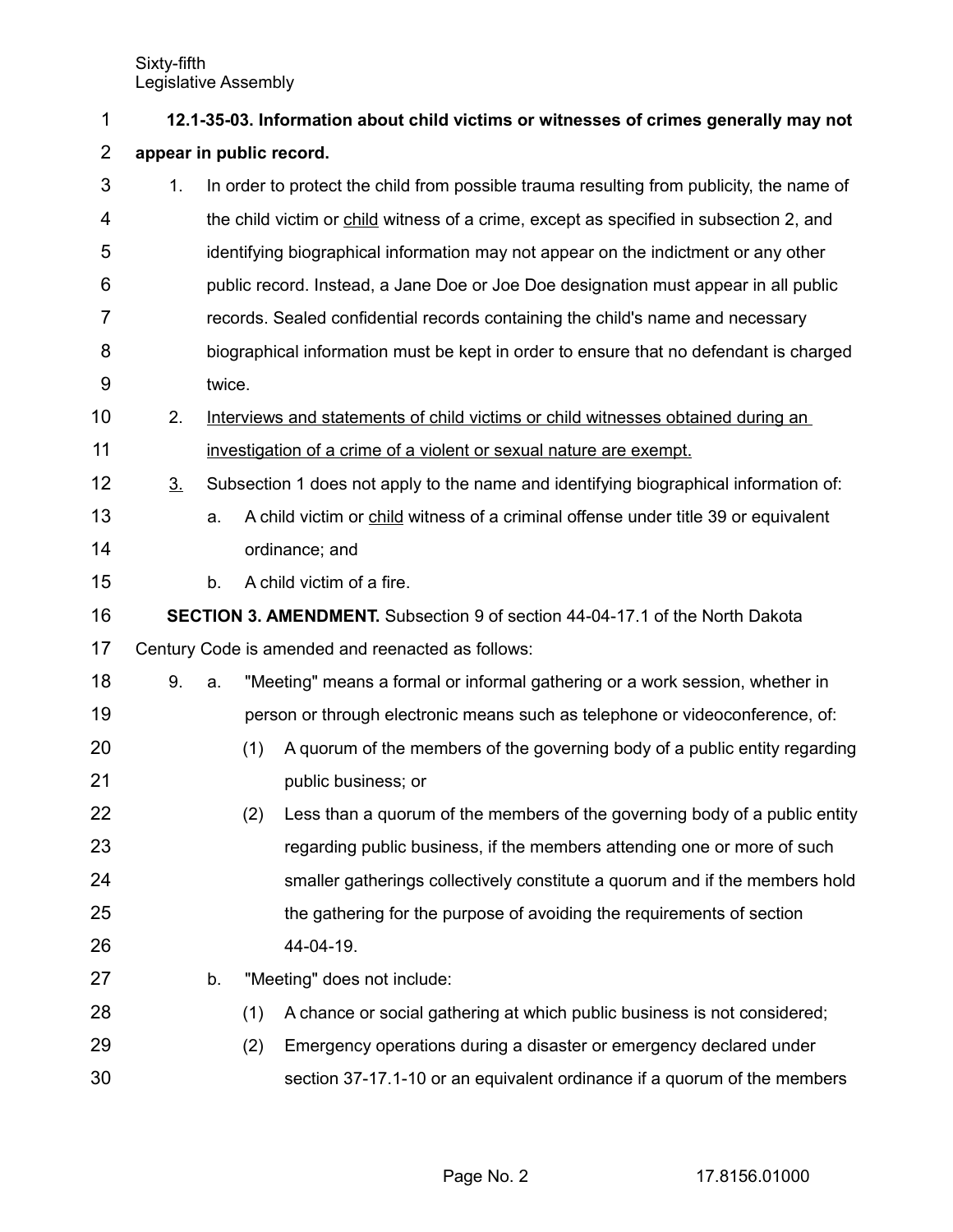| 1              |                                                                                       |                                                                                | of the governing body are present but are not discussing public business as                 |  |  |  |  |
|----------------|---------------------------------------------------------------------------------------|--------------------------------------------------------------------------------|---------------------------------------------------------------------------------------------|--|--|--|--|
| $\overline{2}$ |                                                                                       |                                                                                | the full governing body or as a task force or working group; and                            |  |  |  |  |
| 3              |                                                                                       | (3)                                                                            | The attendance of members of a governing body at meetings of any                            |  |  |  |  |
| 4              |                                                                                       |                                                                                | national, regional, or state association to which the public entity, the                    |  |  |  |  |
| 5              |                                                                                       |                                                                                | governing body, or individual members belong; and                                           |  |  |  |  |
| 6              |                                                                                       | (4)                                                                            | Training seminars where no other public business is considered or                           |  |  |  |  |
| 7              |                                                                                       |                                                                                | discussed.                                                                                  |  |  |  |  |
| 8              |                                                                                       | C.                                                                             | Notwithstanding subdivisions a and b, as applied to the legislative assembly,               |  |  |  |  |
| 9              |                                                                                       |                                                                                | "meeting" means any gathering subject to section 14 of article IV of the                    |  |  |  |  |
| 10             |                                                                                       |                                                                                | Constitution of North Dakota.                                                               |  |  |  |  |
| 11             | <b>SECTION 4. AMENDMENT.</b> Subsections 2, 4, and 7 of section 44-04-18 of the North |                                                                                |                                                                                             |  |  |  |  |
| 12             |                                                                                       |                                                                                | Dakota Century Code are amended and reenacted as follows:                                   |  |  |  |  |
| 13             | 2.                                                                                    |                                                                                | Upon request for a copy of specific public records, any entity subject to subsection 1      |  |  |  |  |
| 14             |                                                                                       |                                                                                | shall furnish the requester one copy of the public records requested. AAn initial           |  |  |  |  |
| 15             |                                                                                       |                                                                                | request need not be made in person or in writing, and the copy must be mailed upon          |  |  |  |  |
| 16             |                                                                                       |                                                                                | request. A public entity may require written clarification of the request to determine      |  |  |  |  |
| 17             |                                                                                       | what records are being requested, but may not ask for the motive or reason for |                                                                                             |  |  |  |  |
| 18             |                                                                                       |                                                                                | requesting the records or for the identity of the person requesting public records. A       |  |  |  |  |
| 19             |                                                                                       |                                                                                | public entity may charge up to twenty-five cents per impression of a paper copy. As         |  |  |  |  |
| 20             | used in this section, "paper copy" means a one-sided or two-sided duplicated copy of  |                                                                                |                                                                                             |  |  |  |  |
| 21             |                                                                                       |                                                                                | a size not more than eight and one-half by fourteen inches [19.05 by 35.56]                 |  |  |  |  |
| 22             |                                                                                       |                                                                                | centimeters]. For any copy of a record that is not a paper copy as defined in this          |  |  |  |  |
| 23             |                                                                                       |                                                                                | section, the public entity may charge a reasonable fee for making the copy. As used in      |  |  |  |  |
| 24             |                                                                                       |                                                                                | this section, "reasonable fee" means the actual cost to the public entity of making the     |  |  |  |  |
| 25             |                                                                                       |                                                                                | copy, including labor, materials, and equipment. The entity may charge for the actual       |  |  |  |  |
| 26             |                                                                                       |                                                                                | cost of postage to mail a copy of a record. An entity may require payment before            |  |  |  |  |
| 27             |                                                                                       |                                                                                | locating, redacting, making, or mailing the copy. The public entity may withhold            |  |  |  |  |
| 28             |                                                                                       |                                                                                | records pursuant to a request until such time as a requester provides payment for any       |  |  |  |  |
| 29             |                                                                                       |                                                                                | outstanding balance for prior requests. An entity may impose a fee not exceeding            |  |  |  |  |
| 30             |                                                                                       |                                                                                | twenty-five dollars per hour per request, excluding the initial hour, for locating records, |  |  |  |  |
| 31             |                                                                                       |                                                                                | including electronic records, if locating the records requires more than one hour. An       |  |  |  |  |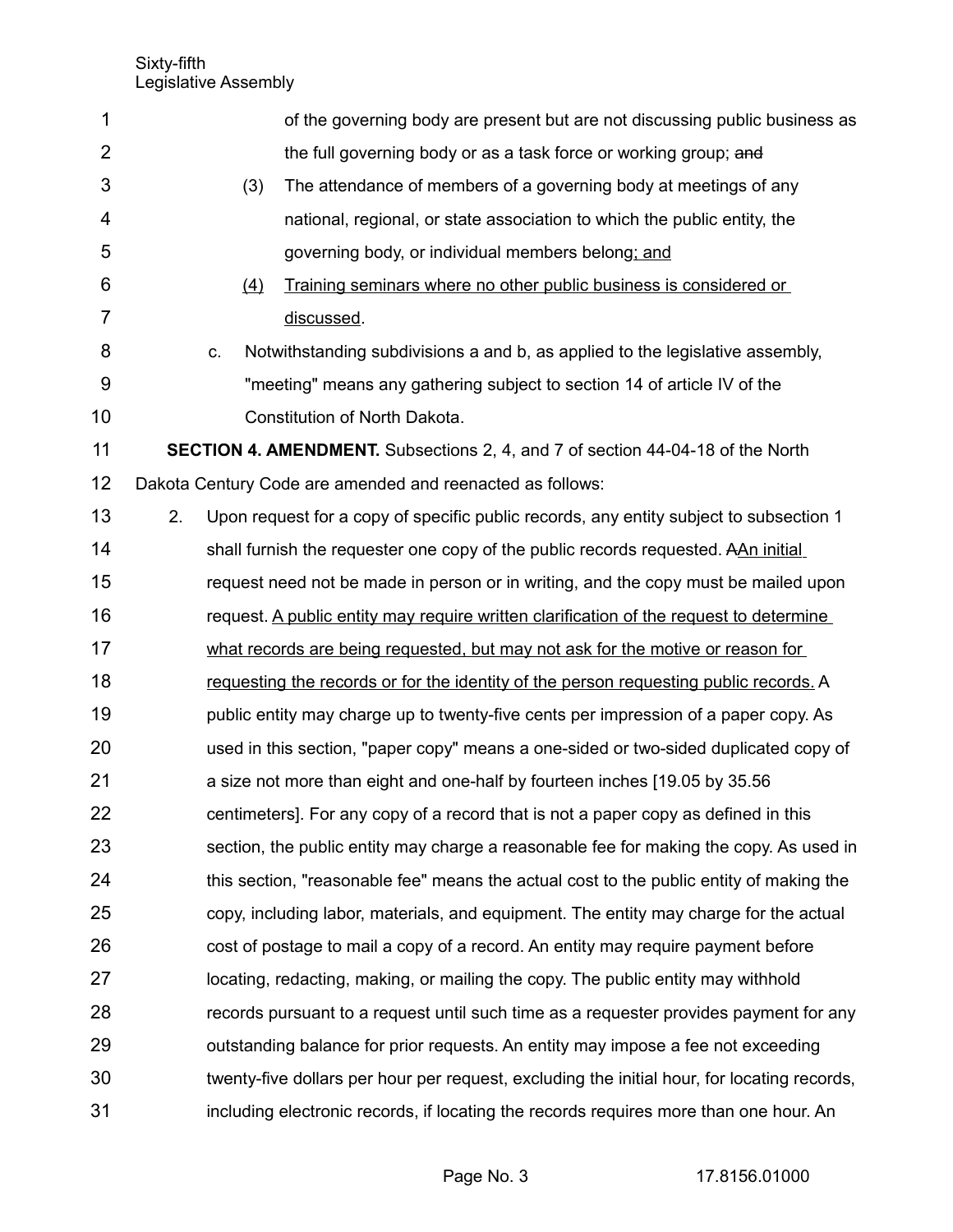entity may impose a fee not exceeding twenty-five dollars per hour per request, excluding the initial hour, for excising confidential or closed material under section 44-04-18.10 from the records, including electronic records. If a public entity receives five or more requests from the same requester within seven days, the public entity may treat the requests as one request in computing the time it takes to locate and excise the records. If the entity is not authorized to use the fees to cover the cost of providing or mailing the copy, or both, or if a copy machine is not readily available, the entity may make arrangements for the copy to be provided or mailed, or both, by another entity, public or private, and the requester shall pay the fee to that other entity. This subsection does not apply to copies of public records for which a different fee is specifically provided by law. 1 2 3 4 5 6 7 8 9 10 11

4. Except as provided in this subsection, nothing in this section requires a public entity to create or compile a record that does not exist. Access to an electronically stored record under this section, or a copy thereof, must be provided at the requester's option in either a printed document or through any other available medium. A computer file is not an available medium if no means exist to separate or prevent the disclosure of any closed or confidential information contained in that file. Except as reasonably necessary to reveal the organization of data contained in an electronically stored record, a public entity is not required to provide an electronically stored record in a different structure, format, or organization. This section does not require a public entity to provide a requester with access to a computer terminal or mobile device. A public entity is not required to provide a copy of a record that is available to the requester on the public entity's website or on the internet. The public entity shall notify the requester the record is available online and direct the requester to the website where the record can be accessed. If the requester does not have reasonable access to the internet due to lack of computer, lack of internet availability, or inability to use a computer or the internet, the public entity shall produce paper copies for the requester, but may charge the applicable fees under this section. 7. A denial of a request for records made under this section must describe the legal 12 13 14 15 16 17 18 19 20 21 22 23 24 25 26 27 28 29

authority for the denial, or a statement that a record does not exist, and must be in writing if requested. 30 31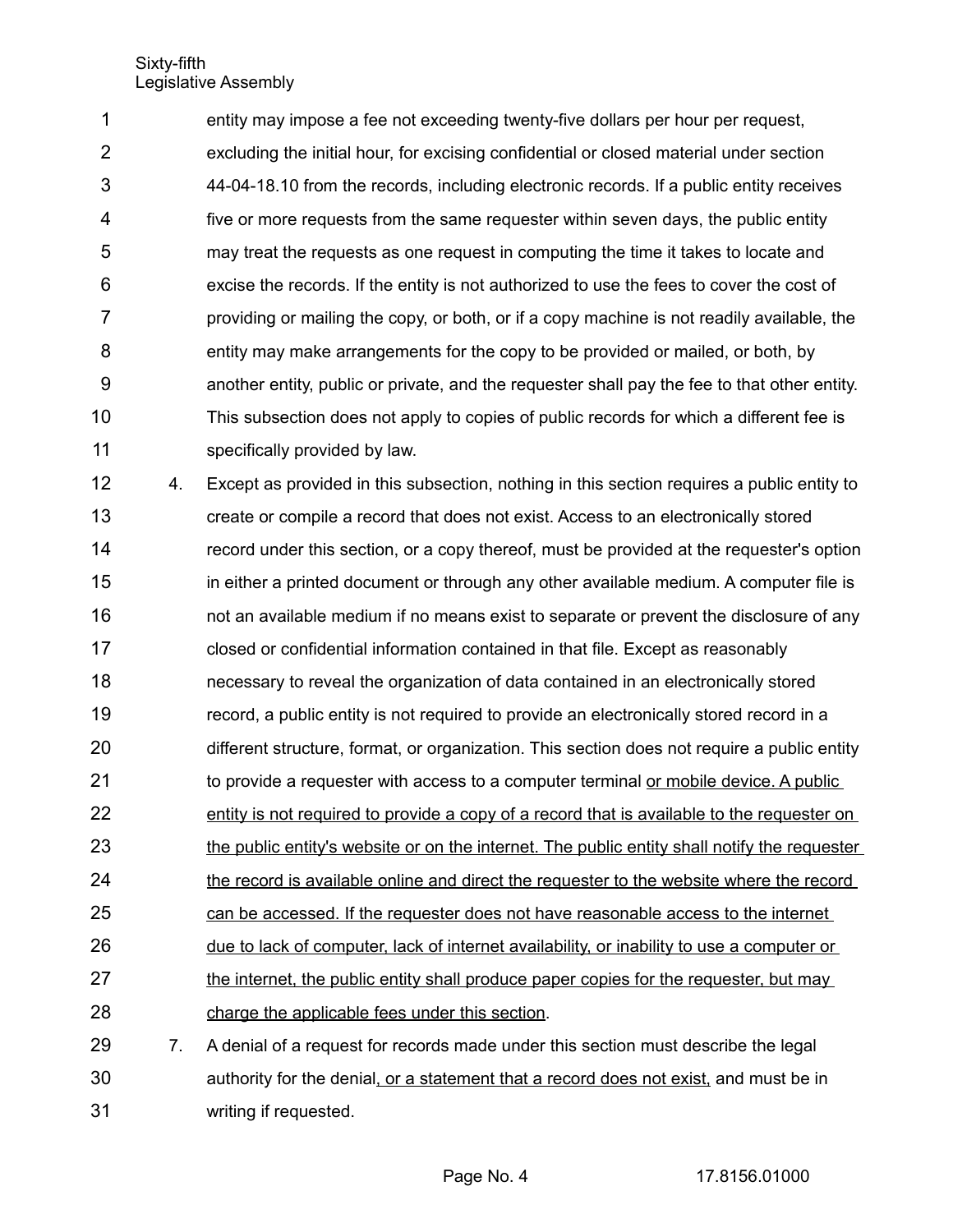**SECTION 5.** Subsections 12 and 13 to section 44-04-18 of the North Dakota Century Code are created and enacted as follows: 1 2

- 12. A public entity may allow an individual to utilize the individual's own personal devices for duplication of records and, if so, shall establish reasonable procedures to protect the integrity of the records as long as the procedures are not used to prevent access to the records. 3 4 5 6
- 13. If repeated requests for records disrupt other essential functions of the public entity, the public entity may refuse to permit inspection of the records, or provide copies of the records. A public entity refusing to provide access or copies of public records 7 8 9
- under this section shall state in writing the reasons supporting the refusal and provide 10
- the reasoning to the requester. The requester may seek an attorney general's opinion 11
- under section 44-04-21.1, on whether the public entity's decision was proper. 12
- **SECTION 6. AMENDMENT.** Subsection 2 of section 44-04-18.1 of the North Dakota Century Code is amended and reenacted as follows: 13 14
- 2. Except as otherwise specifically provided by law, personal information regarding a 15
- public employee contained in an employee's personnel record or given to the state or a political subdivision by the employee in the course of employment is exempt. As used in this section, "personal information" means a person's month and day of birth; home address; home telephone number or personal cell phone number; photograph; medical information; motor vehicle operator's identification number; public employee identification number; payroll deduction information; the name, address, telephone number, and date of birth of any dependent or emergency contact; any credit, debit, or electronic fund transfer card number; and any account number at a bank or other 16 17 18 19 20 21 22 23
- financial institution. Information regarding the type of leave taken by an employee is 24
- exempt, although the amount of leave taken or accrued, and the dates of the leave 25
- taken, is public record. Information regarding leave applied for but not yet taken is 26
- exempt until the leave is taken. 27
- **SECTION 7.** Subsection 6 to section 44-04-18.1 of the North Dakota Century Code is 28

created and enacted as follows: 29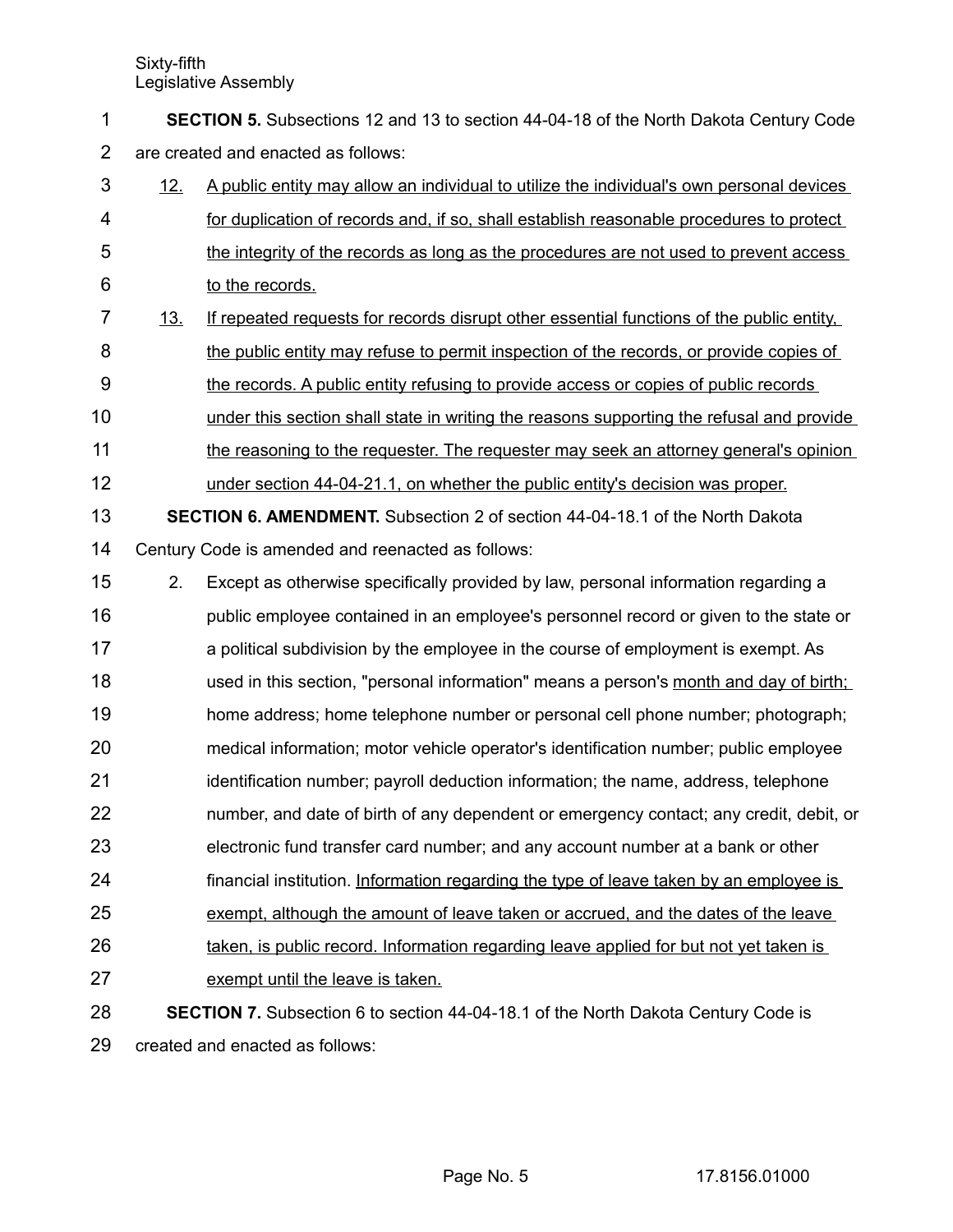6. Records relating to a public entity's internal investigation of a complaint against a public entity or employee for misconduct are exempt until the investigation of the complaint is complete, but no longer than seventy-five days. **SECTION 8. AMENDMENT.** Subsection 6 of section 44-04-18.7 of the North Dakota Century Code is amended and reenacted as follows: 6. "Personal information" means a person's medical records or medical information obtained from the medical records; motor vehicle operator's identification number; social security number; any credit, debit, or electronic fund transfer card number; month and date of birth; height; weight; home street address; home telephone number or personal cell phone number; and any financial account numbers. **SECTION 9. AMENDMENT.** Section 44-04-18.20 of the North Dakota Century Code is amended and reenacted as follows: **44-04-18.20. Domestic violence and victim record information of law enforcement exempt.** The address, telephone number, or any identifying information that, if released, could reasonably be used to locate or identify a victim or alleged victim of domestic violence, of a sex offense under chapter 12.1-20, of sexual performances by a child under chapter 12.1-27.2, or of human trafficking under chapter  $42.1 - 4012.1 - 41$ , contained in any record maintained by a lawenforcement criminal justice agency as defined by section 44-04-18.7 or correctional facility as defined by section 12-44.1-01 is exempt from section 44-04-18 and may be redacted from the record before it is released. **SECTION 10. AMENDMENT.** Subsections 5, 6, and 9 of section 44-04-19.1 of the North Dakota Century Code are amended and reenacted as follows: 5. "Attorney consultation" means any discussion between a governing body and its attorney in instances in which the governing body seeks or receives the attorney's advice regarding and in anticipation of reasonably predictable or pending civil or criminal litigation or adversarial administrative proceedings or concerning pending civilor criminal litigation or pending adversarial administrative proceedingsto receive its attorney's advice and guidance on the legal risks, strengths, and weaknesses of an action of a public entity that, if held in public, would have an adverse fiscal effect on the entity. All other discussions beyond the attorney's advice and guidance must be 1 2 3 4 5 6 7 8 9 10 11 12 13 14 15 16 17 18 19 20 21 22 23 24 25 26 27 28 29 30 31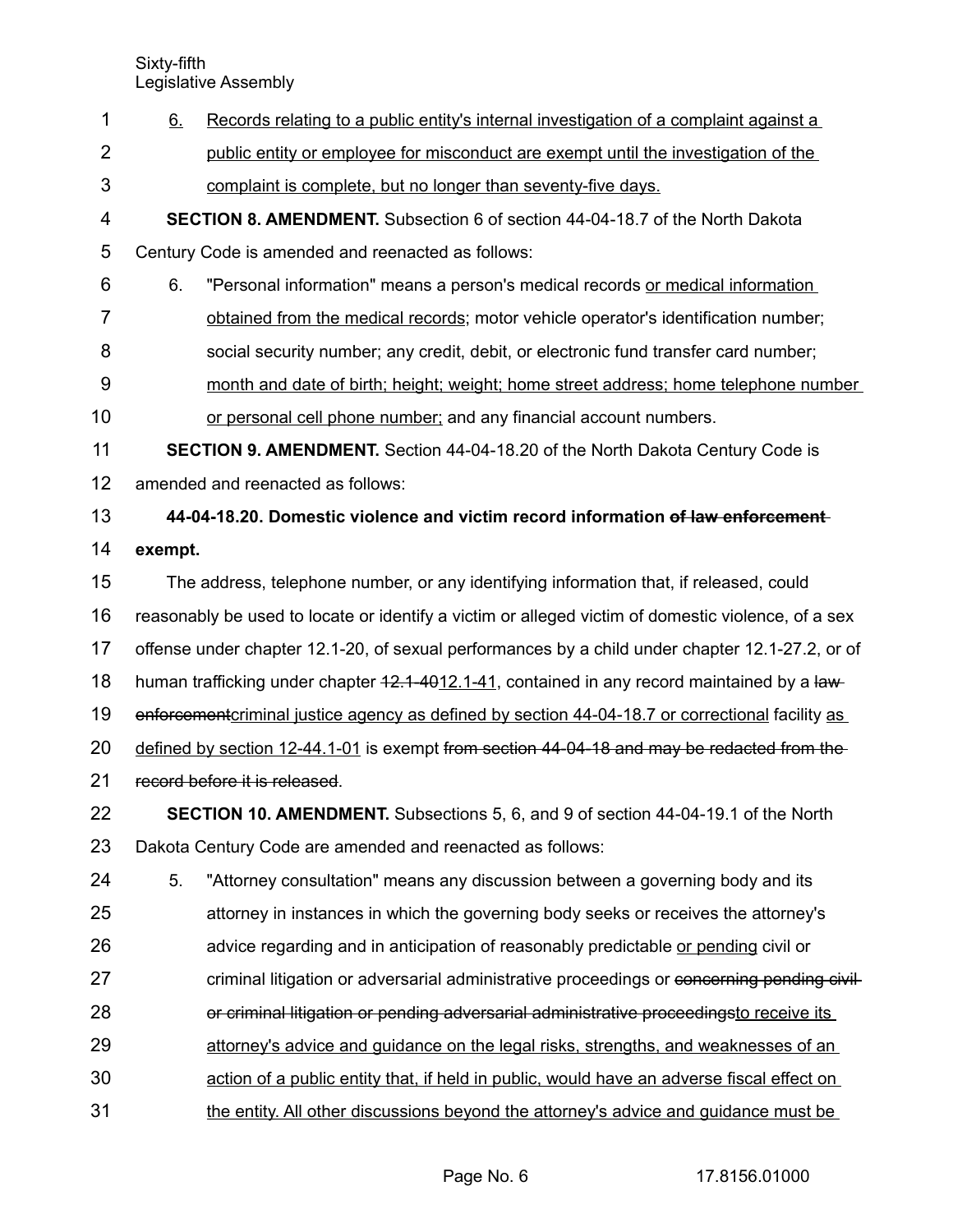| 1              |                                                                                            | made in the open, unless otherwise provided by law. Mere presence or participation of        |  |  |  |  |
|----------------|--------------------------------------------------------------------------------------------|----------------------------------------------------------------------------------------------|--|--|--|--|
| $\overline{2}$ |                                                                                            | an attorney at a meeting is not sufficient to constitute attorney consultation.              |  |  |  |  |
| 3              | 6.                                                                                         | "Attorney work product" means any document or record that:                                   |  |  |  |  |
| 4              |                                                                                            | Was prepared by an attorney representing a public entity or prepared at such an<br>a.        |  |  |  |  |
| 5              |                                                                                            | attorney's express direction;                                                                |  |  |  |  |
| 6              |                                                                                            | b.<br>Reflects a mental impression, conclusion, litigation strategy, or legal theory of that |  |  |  |  |
| $\overline{7}$ |                                                                                            | attorney or the entity; and                                                                  |  |  |  |  |
| 8              |                                                                                            | Was prepared exclusively for civil or criminal litigation, for adversarial<br>C.             |  |  |  |  |
| 9              |                                                                                            | administrative proceedings, or in anticipation of reasonably predictable civil or            |  |  |  |  |
| 10             |                                                                                            | criminal litigation or adversarial administrative proceedings, or for guidance on            |  |  |  |  |
| 11             |                                                                                            | the legal risks, strengths, and weaknesses of an action of a public entity.                  |  |  |  |  |
| 12             | 9.                                                                                         | A governing body may hold an executive session under section 44-04-19.2 to discuss           |  |  |  |  |
| 13             |                                                                                            | negotiating strategy or provide negotiating instructions to its attorney or other            |  |  |  |  |
| 14             |                                                                                            | negotiator regarding a pending claim, litigation, adversarial administrative                 |  |  |  |  |
| 15             |                                                                                            | proceedings, or contracts, which are currently being negotiated or for which                 |  |  |  |  |
| 16             |                                                                                            | negotiation is reasonably likely to occur in the immediate future. An executive session      |  |  |  |  |
| 17             |                                                                                            | may be held under this subsection only when an open meeting would have an adverse            |  |  |  |  |
| 18             |                                                                                            | fiscal effect on the bargaining or litigating position of the public entity. A record        |  |  |  |  |
| 19             |                                                                                            | revealing negotiation strategy or instruction under this section is exempt. Drafts of        |  |  |  |  |
| 20             |                                                                                            | contracts or agreements subject to negotiations are exempt but only for so long as           |  |  |  |  |
| 21             |                                                                                            | release would have an adverse fiscal effect on the public entity, unless the records are     |  |  |  |  |
| 22             |                                                                                            | otherwise exempt or confidential.                                                            |  |  |  |  |
| 23             | <b>SECTION 11.</b> Subsection 11 to section 44-04-19.1 of the North Dakota Century Code is |                                                                                              |  |  |  |  |
| 24             | created and enacted as follows:                                                            |                                                                                              |  |  |  |  |
| 25             | <u>11.</u>                                                                                 | <u>A settlement agreement between a public entity and an other party is exempt from</u>      |  |  |  |  |
| 26             |                                                                                            | disclosure until it has been fully executed and accepted by all concerned parties            |  |  |  |  |
| 27             |                                                                                            | unless the records are otherwise exempt or confidential. In the case of multiple             |  |  |  |  |
| 28             |                                                                                            | settlement agreements involving multiple parties involved in the same incident or            |  |  |  |  |
| 29             |                                                                                            | undertaking, a settlement agreement is exempt until settlement agreements have               |  |  |  |  |
| 30             |                                                                                            | been fully executed by all concerned parties unless the records are otherwise exempt         |  |  |  |  |
| 31             |                                                                                            | or confidential.                                                                             |  |  |  |  |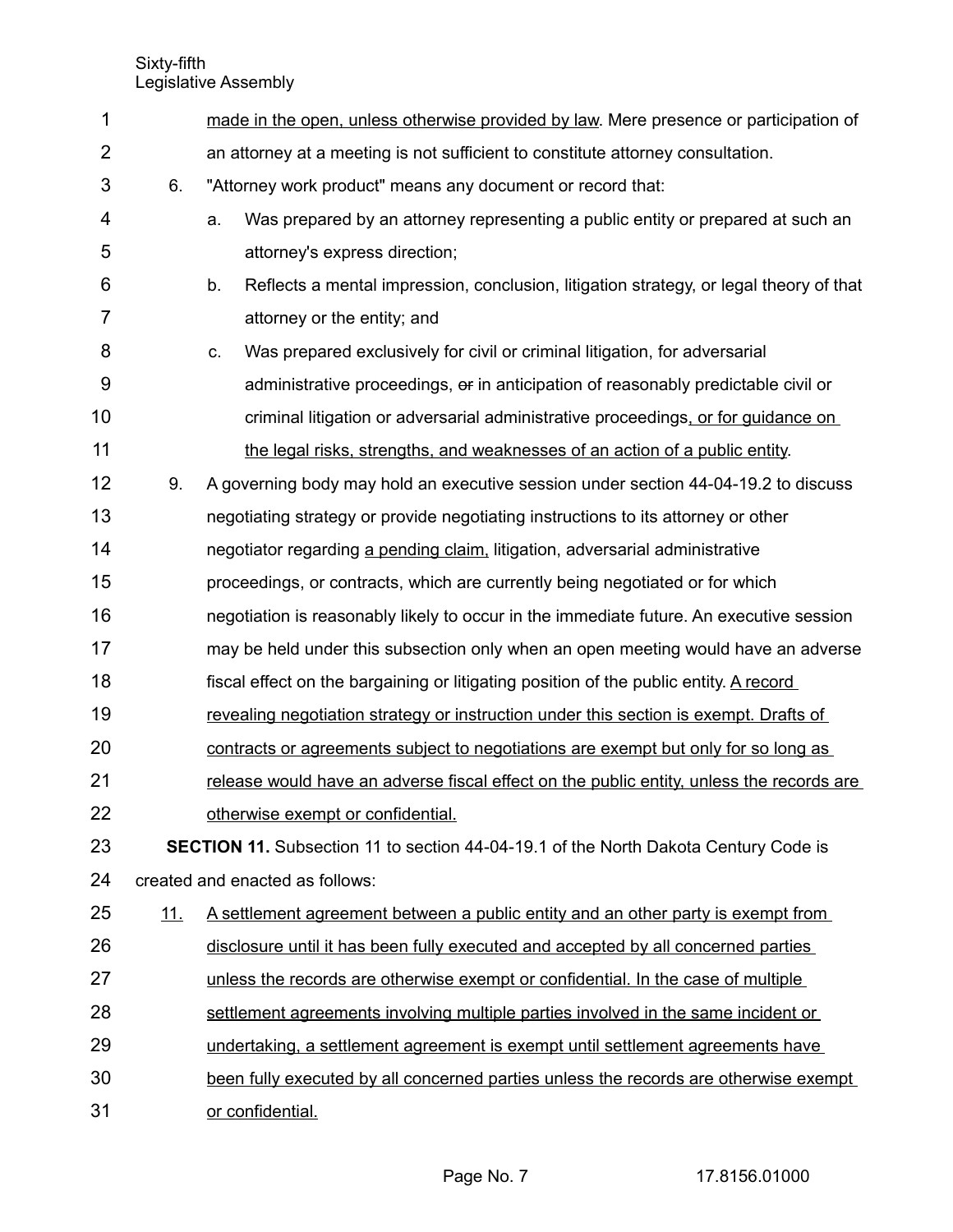**SECTION 12. AMENDMENT.** Subsections 3 and 5 of section 44-04-20 of the North Dakota Century Code are amended and reenacted as follows: 1 2

- 3. If the governing body holds regularly scheduled meetings, the schedule of these meetings, including the aforementioned notice information, if available, must be filed annually in January with the secretary of state for state-level bodies or for public entities defined in subdivision c of subsection 13 of section 44-04-17.1, the city auditor or designee of the city for city-level bodies, and the county auditor or designee of the county for all other bodies or the schedule must be posted on the public entity's website. This schedule must be furnished to anyone who requests the information. When reasonable and practicable, a governing body of a public entity should attempt to set a regular schedule for its meetings by statute, ordinance, or resolution. This subsection does not apply to meetings of the legislative assembly or any committee thereof. Filing a yearly schedule of upcoming meetings does not relieve a public entity from its obligation to post an agenda for each meeting as required in subsections 2 and 4. 3 4 5 6 7 8 9 10 11 12 13 14 15
- 5. The governing body's presiding officer has the responsibility of assuring that suchpublic notice of a meeting's date, time, and location, is given at the same time as such governing body's members are notified, and that this notice is available to anyone requesting such information. As soon as an agenda is prepared for a meeting with the information required in subsection 2 and given to members of the governing body, the agenda must be posted at the locations required by subsections 4 and 5 and given to 16 17 18 19 20 21
- anyone requesting the information. When a request is made for notice of meetings, the request is effective for one year unless a different time period is specified. 22 23
- **SECTION 13. AMENDMENT.** Section 44-04-21.1 of the North Dakota Century Code is amended and reenacted as follows: 24 25
- **44-04-21.1. Administrative review procedure.** 26
- 1. Any interested person may request an attorney general's opinion to review a written denial of a request for records under section 44-04-18, a denial of access to a meeting 27 28
- under section 44-04-19, or other alleged violation of section 44-04-18, 44-04-19, 29
- 44-04-19.2, 44-04-20, or 44-04-21 by any public entity other than the legislative 30
- assembly or any committee thereof. A request made under this section must be made 31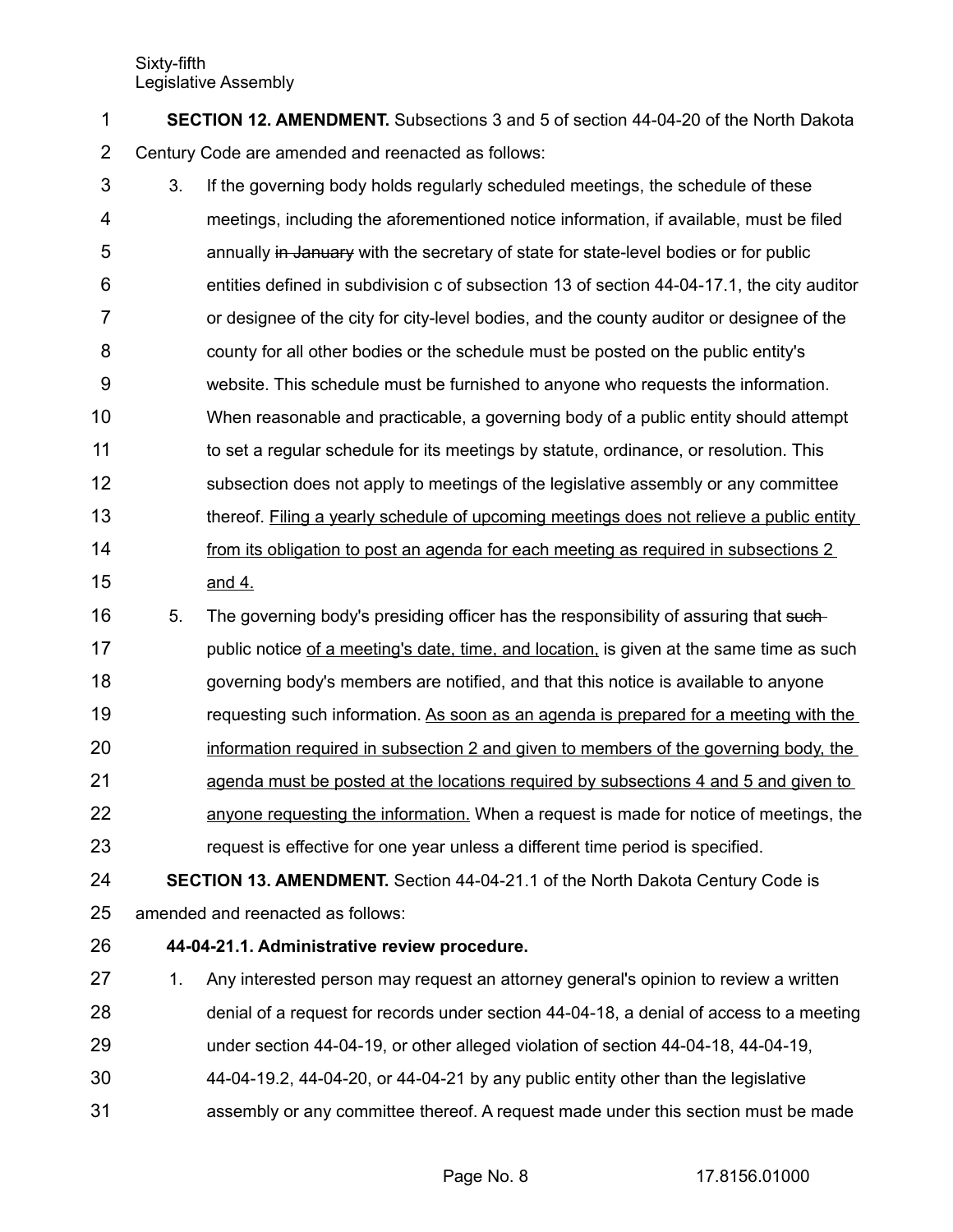within thirty days of the alleged violation, except that a request based on allegations that a meeting occurred without the notice required by section 44-04-20, must be made within ninety days of the alleged violation. In preparing an opinion under this section, the attorney general has discretion to obtain and review a recording made under section 44-04-19.2. The attorney general may request and obtain information claimed to be exempt or confidential for the purpose of determining whether the information is exempt or confidential. Any such information may not be released by the attorney general and may be returned to the provider of the information. The attorney general shall issue to the public entity involved an opinion on the alleged violation, which may be a summary opinion, unless the request is withdrawn by the person requesting the opinion or a civil action has been filed involving the possible violation. If the request pertains to a public entity as defined in subdivision c of subsection 13 of section 44-04-17.1, the opinion must be issued to the public entity providing the public funds. In any opinion issued under this section, the attorney general shall base the opinion on the facts given by the public entity. 1 2 3 4 5 6 7 8 9 10 11 12 13 14 15

2. If the attorney general issues a written opinion concluding that a violation has occurred, the public entity has seven days after the opinion is issued, regardless of whether a civil action is filed under section 44-04-21.2, to disclose the record, to issue a notice of a meeting that will be held within a reasonable time to correct the violation, or to take steps to correct any other violation. If the public entity fails to take the required action within the seven-day period and the person requesting the opinion prevails in a civil action brought under section 44-04-21.2, the person must be awarded costs, disbursements, and reasonable attorney's fees in the action and on appeal. The attorney general may require officials of the public entity at issue in the opinion to obtain mandatory training by a certain date. The consequences for failing to comply with an attorney general's opinion issued under this section will be the same as for other attorney general's opinions, including potential personal liability for the person or persons responsible for the noncompliance. 16 17 18 19 20 21 22 23 24 25 26 27 28

3. If a state-level public entity as defined in subdivision a of subsection 13 of section 44-04-17.1 does not comply in full with the attorney general's opinion, and a civil action is brought under section 44-04-21.2 or is reasonably predictable, the entity, at 29 30 31